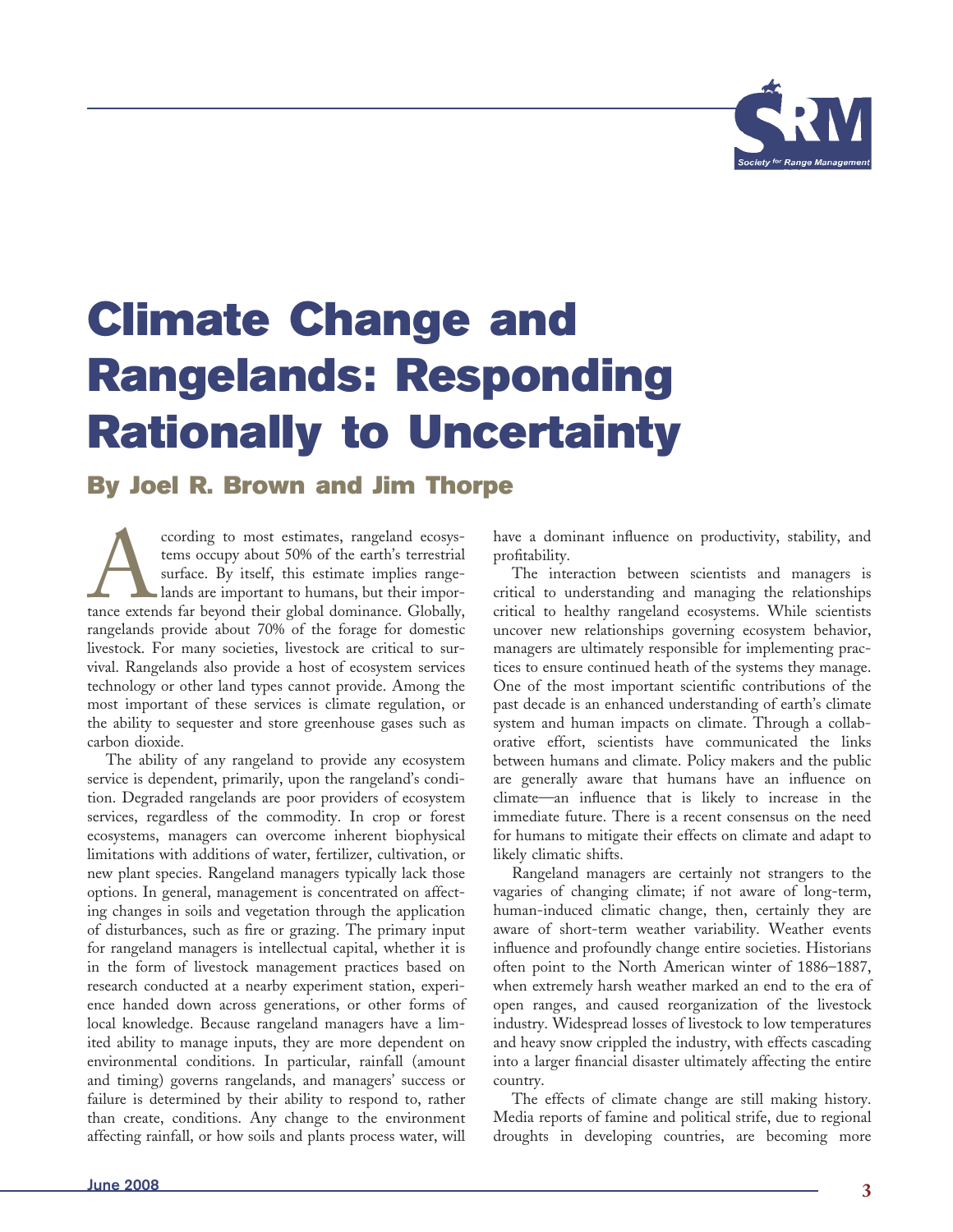frequent, and more disturbing. However, news reports seldom convey the complex relationship between human societies and their environment. The drought of 2000 in Mongolia, close on the heels of a harsh winter, resulted in widespread livestock deaths, rising meat prices, and devastated rural economies. The combination of harsh winter and drought, called "dzuds" by Mongolians, is often cited as a major factor in power shifts among dominant political parties. The sequence of drought–famine–social unrest–political upheaval is currently being played out in eastern Africa and is affecting millions of people and destabilizing entire regions. Furthermore, these destabilizing droughts could encompass multiple decades. Once this sequence of events is underway, droughts are often forgotten, yet whole societies are forever changed.

Even in developed countries with established political systems and stabilizing infrastructure, climatic change can be devastating. Australian range scientists and pastoralists are familiar with drought, and have an enviable history of coping with its effects. In the past, droughts impacted agricultural economic sectors while having minimal effects on the larger economy. However, a current decade-long drought, which qualifies as the worst drought in a century, is affecting other economic sectors and causing considerable political consternation. Some groups are proposing that Australia's population might already exceed the carrying capacity needed to maintain their desired quality of life given the prospect of a drought-plagued future.

The effects of climate change must be considered across multiple scales. The examples above generally describe how the effect of climate change extends beyond local or regional boundaries to contribute to change at national scales. As technical sophistication improves our ability to observe our world, and observations encompass longer time frames, the global nature of climate change becomes more obvious. Local effects (reduced precipitation, increased temperatures) can lead to overgrazing, which can cascade into regional desertification. We now know that regional desertification can cause increased wind erosion and dust that can be transported by upper atmospheric winds where it can affect global weather patterns and impact human health.

Although numerous examples of the impacts of climate change can be informative upon post hoc analysis, the real challenge that remains is developing tools that predict climate changes and aid us in developing adaptive responses to impending change. The increasing sophistication of global climate models is allowing scientists to make reasonable inferences about potential changes in regional and local climates. The work of the Intergovernmental Panel on Climate Change (IPCC), through the Assessment Reports, and the United States Global Change Research Program (USGCPR), through the National Assessment Report, provide relevant projections of changes in climate and offer interpretations of how those changes might affect human activities. An explanation of the terminology used to describe the likelihood of

#### **Explanation of the terminology used in Intergovernmental Panel on Climate Change reports**

| <b>Terminology</b>      | <b>Probability</b> |
|-------------------------|--------------------|
| Virtually certain       | $>99\%$            |
| <b>Extremely likely</b> | >95%               |
| Very likely             | >90%               |
| Likely                  | >66%               |
| More likely than not    | > 50%              |
| About as likely as not  | $33 - 66%$         |
| Unlikely                | $<$ 33%            |

projected changes is explained in the sidebar. Some of the general changes in ecosystems globally are as follows:

- Warming will be greatest over land, and at high northern latitudes; it will be least over the southern oceans and parts of the North Atlantic
- Contraction of snow cover, increases in thaw depth over permafrost regions, and decrease in sea ice extent
- Very likely increase in frequency of hot extremes, heat waves, and heavy precipitation events
- Likely increase in tropical cyclone intensity
- Poleward shift in extra tropical storm tracks
- Very likely precipitation increases in high latitudes and likely decreases in most subtropical regions
- High confidence that river runoff and water availability will increase at high latitudes and decrease in dry regions in midlatitudes and tropics
- High confidence that many semiarid regions (Mediterranean basin, western United States, southern Africa, and northeast Brazil) will see decreases in water resource availability

Although these projections are informative and provide valuable insights into important potential changes and their effects on ecosystem behavior, more detailed projections are necessary to formulate regionally and locally appropriate responses. Both the IPCC and the USGCRP have devoted significant effort to predict likely climate scenarios that can be used by policy makers and land mangers. Some of those predictions are as follows:

# *Africa*

- By 2020, between 75 and 250 million people could be affected by diminishing availability of water
- By 2020, yields from rain-fed agriculture could be reduced by up to 50%, greatly affecting food security
- By the end of the 21st century, sea-level rise is projected to affect low-lying coastal areas; adaptation costs could amount to 5–10% of Gross Domestic Product
- By 2080, an increase of 5–8% of arid and semiarid conditions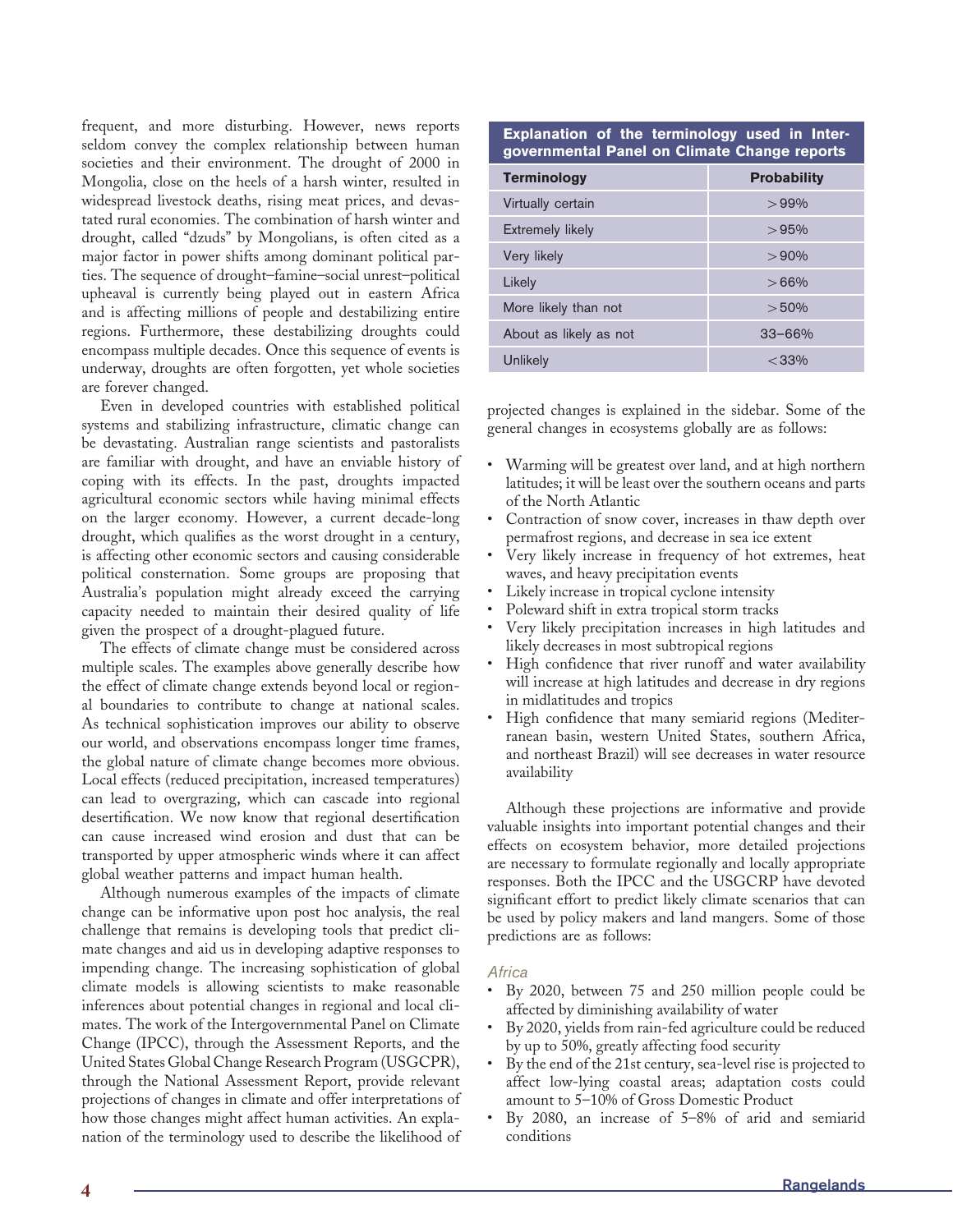# *Asia*

- By 2050, freshwater availability throughout most of Asia is projected to decrease
- Climate change, associated with rapid urbanization, industrialization, and economic development will compound pressure on natural resources
- Changes in the hydrologic cycle are projected to increase human morbidity and mortality due to diarrheal diseases

# *Australia*

- By 2020, significant loss of biodiversity in coastal and near coastal tropical environments
- By 2030, water supply and security problems will intensify in southern and eastern Australia
- By 2030, agricultural productivity is projected to decline over southern and eastern Australia due to increased incidence of drought

# *Latin and South America*

- Increases in temperature and decreases in soil water availability are projected to lead to replacement of tropical forest by savannas in eastern Amazonia. There will be a likely shift from semiarid to arid vegetation
- Risk of significant biodiversity loss throughout the tropics
- Decreases in crop yields in some areas, with soybean yields projected to increase in temperate areas
- Loss of glaciers is projected to significantly affect water availability for food production

North American rangelands, because they are among the most studied on the planet, could have the most certainty with regard to predicted responses to climate change. The USGCRP Assessment used two common and reliable models (Hadley Model and Canadian Model) to predict climatic changes during the 21st Century. Although the models differ slightly in their predictions, general trends were similar. The USGCRP then conducted a series of workshops in the late 1990s to analyze the potential effects of climate changes and develop response scenarios. We slightly altered the definitions of regions used by USGCRP to better reflect rangeland ecosystems and their use and management patterns.

# *Northwestern United States Rangelands*

- Average temperatures will likely increase about 2°F by the 2030s and 5°F by the 2050s, with increases occurring both in the summer and winter
- Average precipitation could increase in California and the southern Great Basin, primarily in the winter, with no change or decreases in summer
- California's Mediterranean climatic patterns are unlikely to change
- Increasing temperatures will likely raise stream temperatures
- Higher winter temperatures will very likely reduce snowpack and peak runoff and shift peak flows earlier in spring in both the Rocky and Sierra Nevada Mountains
- Water management for flood control, fish runs, and irrigation will become more complicated
- Increased chances of summer drought will likely increase wildfire frequency and intensity on both range and forest lands
- Invasive species could be favored by changes in wildfire regimes and precipitation and temperature changes

# *Southwestern United States Deserts and Rangelands*

- Increases of about 3–4° F by the 2030s and 8–11° F by the 2090s
- Rainfall for the region is likely to become more highly variable and with increases occurring primarily during the winter
- Reduced snowpack and increased peak flows during late winter and spring
- An increase in the number of extremely wet or dry years, increasing the chance of multiyear drought or more frequent and intense wildfires
- Increases in the amount of grasslands, shrublands, and forests at the expense of desert vegetation

# *Great Plains of the United States*

- Temperatures are forecast to increase 5–12°F over the next century, with the greatest increase in the western portion of the region
- A greater number of heat events  $(>3$  consecutive days over 90°F), increasing stress on humans and livestock
- Although increases in precipitation are forecast, greater increases in evapotranspiration are likely to result in reduced soil moisture availability
- Increased  $CO<sub>2</sub>$  content in the atmosphere could favor shrubs  $(C_3)$  over grasses  $(C_4)$
- Increased climate variability will favor invasive and weedy species

Given the benefit of history, combined with our expanding understanding of the effects of climate change and climate variability on rangelands, and subsequently human societies, we can make inferences on how to manage rangelands in the future. We asked authors from around the world to address how rangelands might respond to a changing climate and discuss possible management options. Management options might be in the form of mitigation or adaptation. Mitigation refers to how rangelands can be managed to reduce the effects of human activity on climate through carbon sequestration. Sequestration is the increased storage of carbon in the soil and vegetation through the management of naturally occurring processes: photosynthesis, humification, and aggregation. Adaptation, on the other hand, assumes that climate change will occur and focuses primarily on how rangeland management can change to